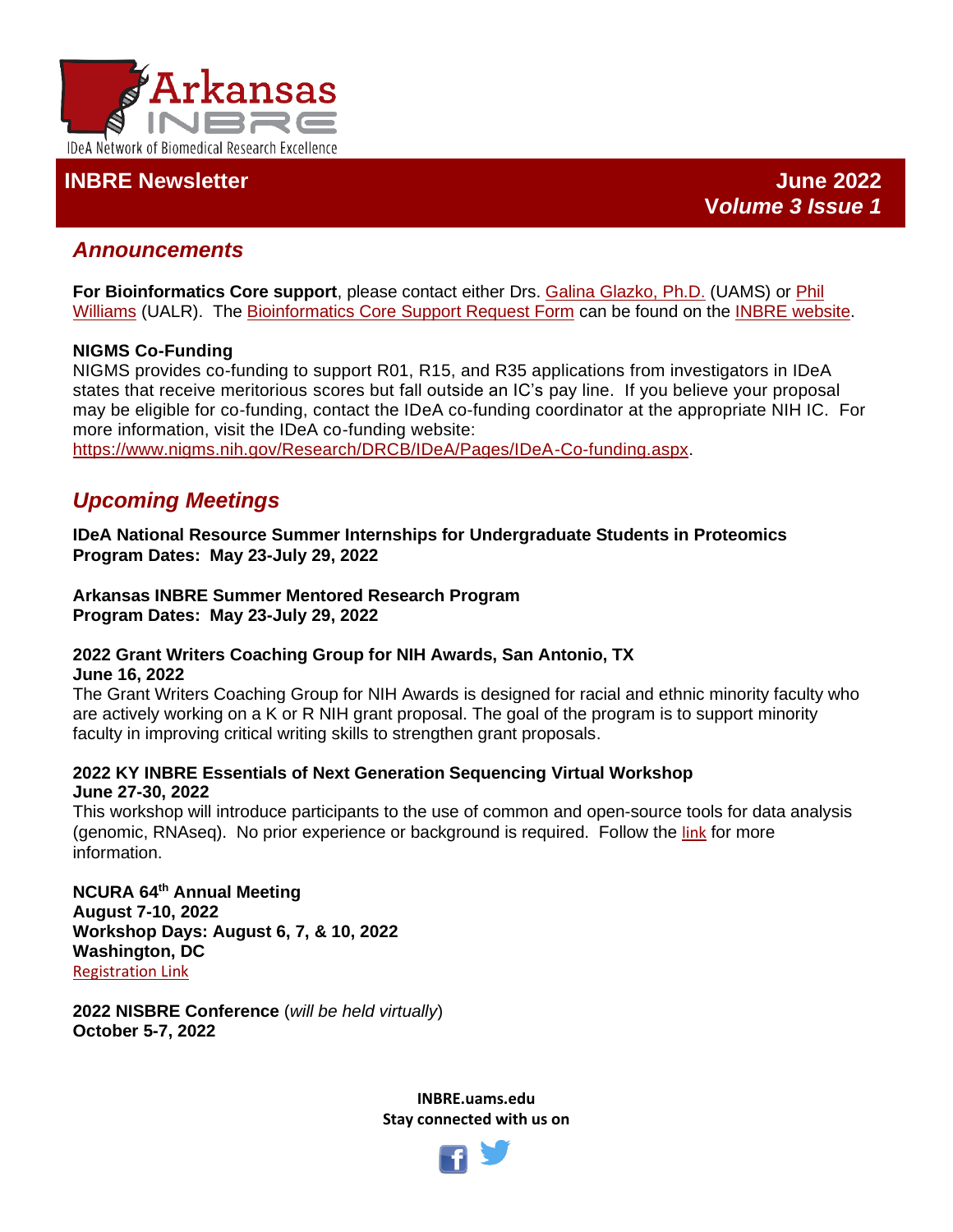## **Message from the PI**



On May 23<sup>rd</sup>, this year's edition of the Arkansas INBRE Summer Research Program for Undergraduate Students started. Participants total 22 students from 12 different colleges/universities who will be conducting biomedical research over a ten week period in laboratories at either UAMS or UAF. The Arkansas INBRE Summer Research Program for Undergraduate Students was first offered in 2002 and with the exception of summer 2020 due to the pandemic has been an annual occurrence since then. Summer research experiences provide an array of benefits to undergraduate students that include the opportunity to explore post-baccalaureate training and career options. Recognizing that there are a wide array of career opportunities that impact human health through research, we have been "tweaking"

the Summer Research Program for Undergraduate Students in order to provide experiences that are tailored to student interests. The first "tweak" occurred two years ago and was the creation of opportunities within the IDeA National Center for Quantitative Proteomics that provide a tailored research experience for undergraduate students who are considering a career as a director of a core facility. Dr. Dennis Province provides the leadership and this year there are two students participating in the program. A second program, called Professional Research Opportunities, was started this year, and is designed for students who are considering a career as a research technician. Dr. Jesús Delgado-Calle leads this program which has two students. Finally, the Arkansas INBRE and the UAMS Winthrop P. Rockefeller Cancer Institute have collaborated to provide research experiences to students interested in careers in cancer research. This program is led by Dr. Tom Kelly and this year there are three students who are participating. All students in the "traditional" Arkansas INBRE Summer Research Program for Undergraduate Students as well as those students in the programs led by Drs. Province, Delgado-Calle and Kelly participate in the weekly workshops and social events that comprise the INBRE Summer Program schedule. The other constant among the four summer research programs is the leadership provided by Dr. Feng Wang, Outreach Core Director, and Diane McKinstry, Outreach Program Manager. My deep appreciation to both Dr. Wang and Ms. McKinstry as well as the mentors for their efforts in making the Arkansas INBRE Summer Research Program the success that it is.

## **Faculty Spotlight**



**Irosha Nawarathne, PhD** *Associate Professor Lyon College*

I was born and raised in Sri Lanka, a beautiful island in the Indian Ocean. I earned my undergraduate degree (BS Honors) majoring in chemistry from University of Colombo, Sri Lanka in 2004. Following that I worked as an assistant lecturer at the same university for about nine months before I decided to fly across the world to pursue a higher education in the US. I received my PhD in bioorganic chemistry from Michigan State University, East Lansing, in 2011. My dissertation research focused on generating biologically important paclitaxel (Taxol® ) analogues by utilizing *Taxus* acyltransferases as biocatalysts in Dr. Kevin D. Walker's laboratory.

In addition to dissertation research, I pursued a two-year diploma - Certification in College Teaching during my time at Michigan State University as I had a great passion for becoming a college educator someday. To

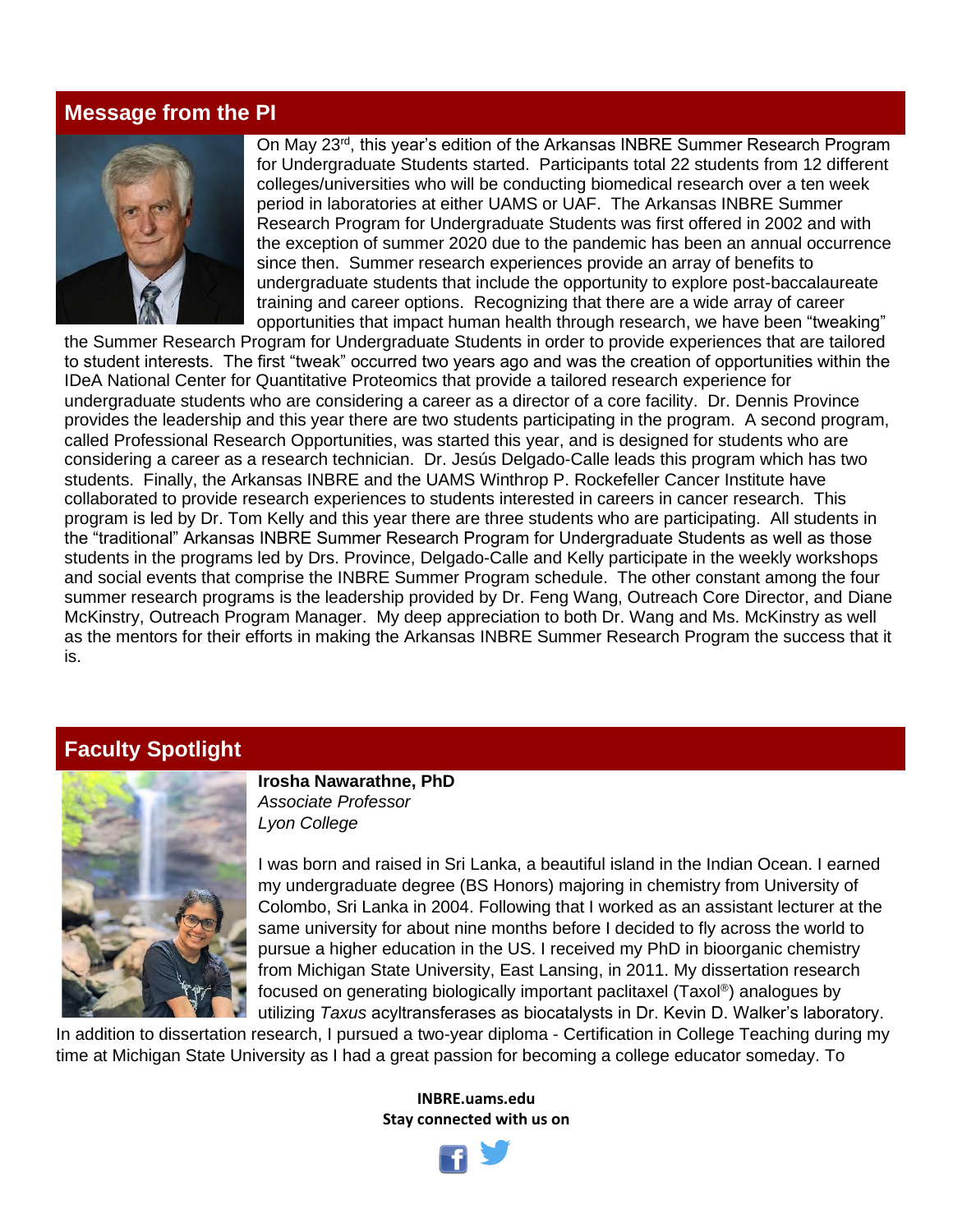develop further biomedical research skills, specifically medicinal chemistry, I decided to join the College of Pharmacy at University of Michigan in Ann Arbor, as a research fellow, and conducted postdoctoral research on antibiotic development in Dr. George Garcia's laboratory. Prior to my postdoctoral training, I took a semester break to work as a fixed-term faculty at the Central Michigan University teaching an introductory organic chemistry course and a graduate level biochemistry course to gain further experience in college teaching. I had to cut my 5-year postdoctoral fellowship short to 2 years when I accepted an organic chemistry faculty position at Lyon College in fall 2014 where my husband also worked in the mathematics department.

My passion for science was inspired by my father, a retired bank officer now. He walked me through the woods, swam with me in the ocean, trained me to speak to plants, birds, and animals, and showed me the beauty of nature. I grew up wanting to become a plant biologist up until I started learning organic chemistry – the definition of nature – in high school. My high school chemistry teachers encouraged me to become a chemist and college education affirmed that. As an undergraduate, I worked in Dr. Dilip de Silva's laboratory extracting, isolating, and characterizing antifungal agents from a medicinal plant which was fascinating work for an ambitious, first-generation college student. My passion for teaching was sparked by my mother, a homemaker, who inspired any young mind she encountered to achieve to their fullest capacity. Through teaching/mentoring, now I try to inspire young minds to explore more, dream bigger, and advance further. I have been fortunate to have the best mentors in college, graduate school, and post-graduate career and during my faculty career Arkansas INBRE administration has provided me with the best mentorship since 2014.

At Lyon, I have a full teaching load during any academic year that includes Organic Chemistry sequence, Instrumental Analysis, Chemistry Seminars, Introductory Chemistry, and other topics in chemistry such as bioorganic chemistry, recycling and conservation, chemical biology of infectious diseases. My undergraduate research team, 6-9 student scholars at any given time, works on the development of novel rifamycins to combat multi-drug resistant *Mycobacterium tuberculosis* (MTB) strains by gaining a deeper understanding of molecular interactions between rifamycins and MTB RNA polymerase. Additionally, we also work on developing an array of simple naphthoquinones that have potential for becoming anti-lung cancer and antibacterial agents. We have close collaborations with the laboratories of Dr. Ruud Dings, Dr. Daniel Voth, and Dr. Robert Eoff at UAMS. We have also expanded our research explorations towards food chemistry and environmental chemistry lately. I have also served as the faculty adviser for the award-winning Lyon chapter of Mortar Board National Honor Society since 2015 and have received the "Excellence in Advising Award" from the nationals in 2020. I try to actively represent categories of diversity I fall into and also keenly support all types of students to do the same.

Arkansas INBRE has been instrumental for our research program providing funding and advice, helping to find mentors and collaborators, helping technology transfer processes, building research infrastructure for drug discovery at Lyon, manuscript preparation, and more. A majority of the chemical instrumentation housed at Lyon is supported by Arkansas INBRE. In addition, I have received multiple summer research grants and supplementary grants to support student stipends and conference travel from Arkansas INBRE. Without Arkansas INBRE voucher program, we cannot utilize the state-wide facilities such as NMR and Mass which are essential for our line of work. I look forward to closely working with the Arkansas INBRE supporting my student scholars to advance science while advancing their minds.

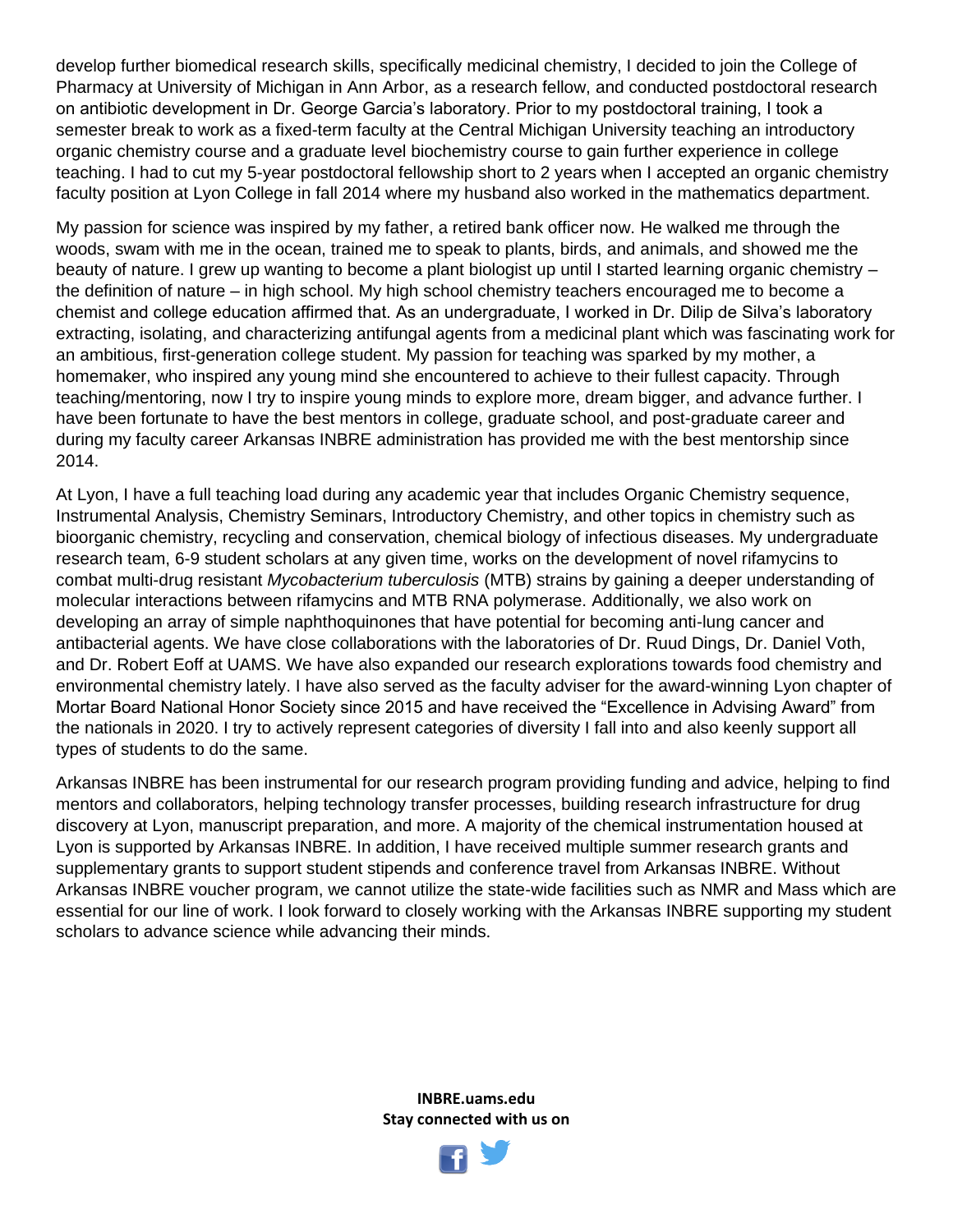

# *What you might not know about Dr. Nawarthne …*

*She is always called Dr. Irosha even in the professional settings; only a daring student calls her Dr. Nawarathne (only 2 students since 2014). Some colleagues joking say that she is Beyoncé at Lyon College (no one uses her last name either).* 

*She has worked as a professional dubbing artist for cartoon characters at the National Television Corporation in Sri Lanka throughout her college years. She enjoys singing in Sinhala, her mother tongue.* 

*She and her husband, Tharanga, travel throughout Arkansas and the US. Their favorite summer retreat in Arkansas is the Sylamore Creek in Mountain View. Her*  favorite US national park is Glacier, Montana. What she loves to do the most is to *swim all day-every day and to live by the ocean. No matter where she travels/lives,* 

*Michigan is her home in the US (only second to Sri Lanka) and she's a devoted Spartan.*

## **Development Research Project Program** *Jerry Ware, PhD, Program Director*



#### **Arkansas INBRE Wants to Hit the Road**

Since March 2020, our ability to connect with the Arkansas INBRE network has primarily been limited to virtual (Zoom) visits. However, starting this Fall we would like to hit the road and visit PUIs. Interacting with faculty and students was an anticipated highlight of our pre-Covid campus visits.

Visiting with currently supported faculty and students is a priority, but we would also enjoy meeting with any science-oriented clubs to share Arkansas-INBRE supported opportunities for undergraduate students.

Over the summer, we would like to schedule visits to start in the Fall. Thus, if you would like members of the INBRE administration to visit your campus, we welcome the opportunity. Whether as a group of faculty, or member of the Arkansas INBRE Steering Committee, please consider reaching out to us. We want to see and hear how INBRE has impacted your campus and importantly hear suggestions for improvement going forward. Please contact myself [\(jware@uams.edu\)](mailto:jware@uams.edu), or Caroline Miller-Robinson [\(CMillerRobinson@uams.edu\)](mailto:CMillerRobinson@uams.edu) and let's find a day that works for everyone and plan a get-together.

#### **Ongoing Summer Research Grants and Manuscript Workshop**

#### **2022 Summer Research Awards on PUI campuses**:

University of Central Arkansas; **Kerry Barnett, Department of Chemistry & Biochemistry** *"Novel ancillary ligands for the nickel catalyzed amination of aryl-methyl ether"* **Goal: To use nickel catalyzed cross-coupling reactions in the synthesis of bioactive natural products and pharmaceuticals**

Arkansas State University; **Abrar Alam, Department of Chemistry** *"Aminoethyl pyrazole derivative as broad-spectrum antibacterial agents"* **Goal: To discover new anti-microbial compounds against gram-positive and negative bacteria**

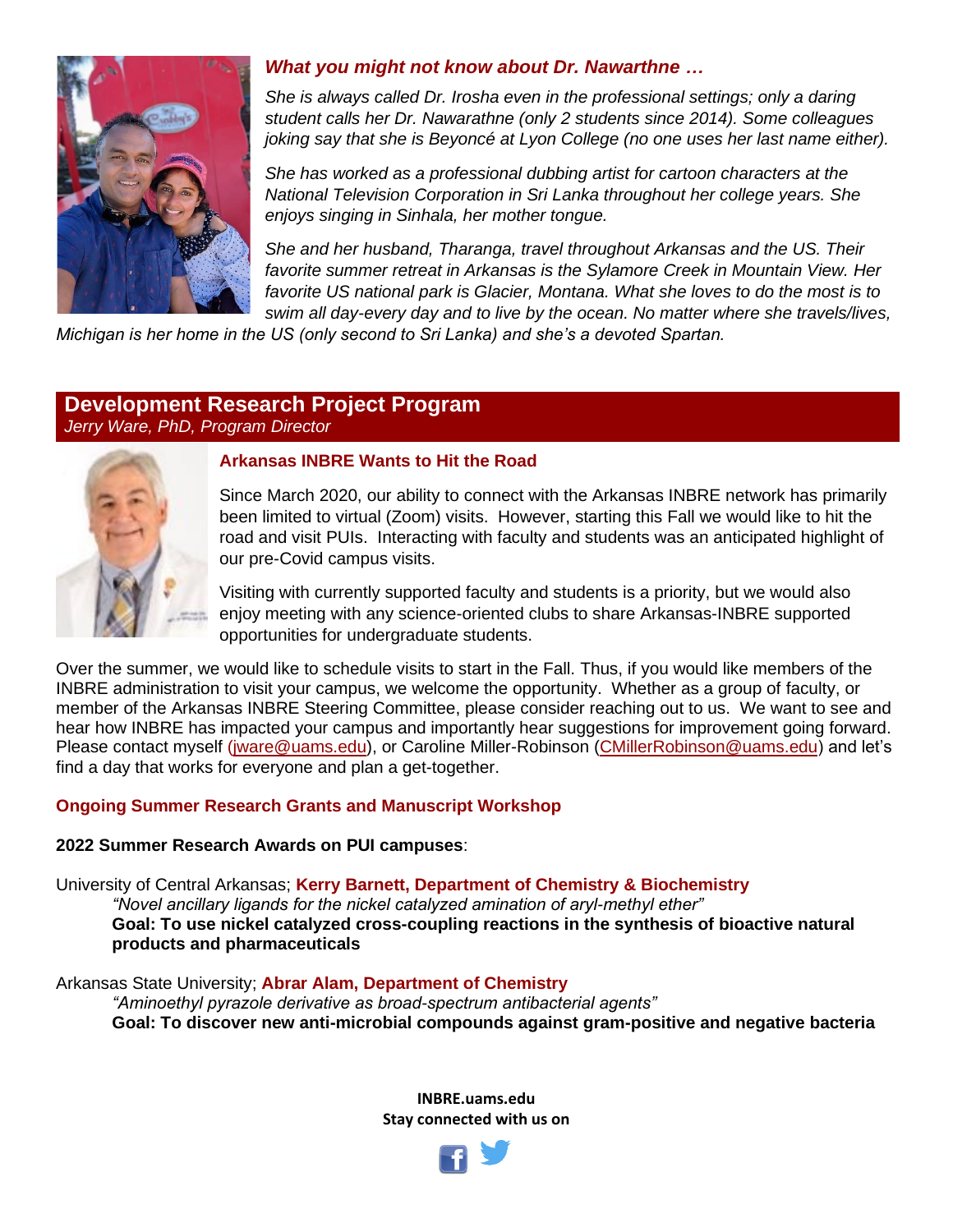#### Hendrix College; **Caitlin Scott, Department of Chemistry**

*"Analysis of CB1 receptor-agonist molecular dynamics data to explain activations"* **Goal: To determine the structure of the activated conformation of the cannabinoid receptor as a potential target to mitigate pain**

Arkansas Tech University; **Surya Banerjee, Department of Biology** *"Effect of molecular interaction between Tsh & TCtBP on eye development"* **Goal: To analyze gene expression in the context of eye development using Drosophila as a model organism**

#### **2022 Summer Manuscript Workshops:**

Twelve PUI faculty from 8 different institutions are receiving support for manuscript writing activities. A series of Zoom meetings will be held to support writing and manuscript submissions during the summer.

#### **Naumiec – Weinkopff Collaborative Research Award**

Congratulations to Greg Naumiec (UCA) and Tiffany Weinkopff (UAMS) for their Research Award designed to develop collaborations between INBRE-supported investigators (Naumiec) and investigators currently support by a COBRE (Centers of Biomedical Research Excellence, Weinkopff). Their project, entitled '*The synthesis and testing of a comprehensive disquaramide drug library targeting leishmaniasis*' is funded as a supplement to the Arkansas INBRE from NIGMS to support investigators with overlapping interest and complimentary expertise. This is the second INBRE/COBRE collaborative supplement awarded to the Arkansas INBRE. The first was an award to Jianfeng Xu (Arkansas State University) and Jason Farrar (UAMS) that funded a project that optimized production of mammalian erythropoietin in plant cells.

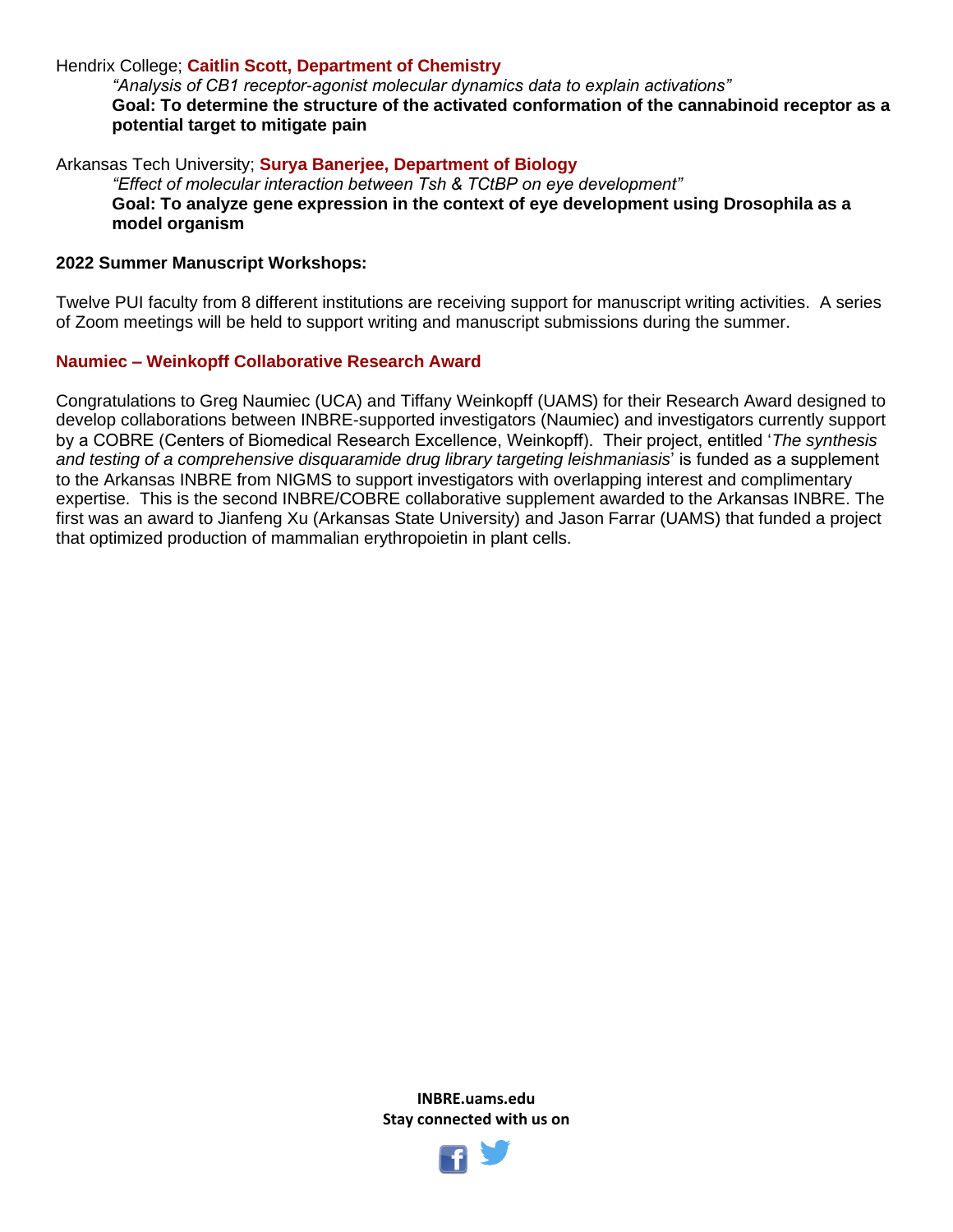# **Student Spotlight 2022 INBRE Summer Research Students**

#### **Cancer Fellowship**

PhD



**Nathaniel Gonzales University of Arkansas, Fort Smith** Mentor: Suresh Thallapuranam,



**Mary Katherine McKenzie Henderson State University** Mentor: Robert Eoff, PhD



**Stetson Van Matre University of Central Arkansas** Mentor: Adam Wolfe, MD, PhD



**Jayden Carter University of Central Arkansas** Mentor: Elena Ambrogini, PhD



**Jomeeka Meeks University of Central Arkansas** Mentor: Teresita Bellido, PhD



**Dayoung Eom University of Central Arkansas** Mentor: Dennis Province, PhD



**Walker Hendricks Harding University** Mentor: Dennis Province, PhD





**Morganne Browning Arkansas Tech University** Mentor: Jamie Baum, PhD



**Joseph Chrisman University of the Ozarks** Mentor: Fiona Goggin, PhD



**Ragan Edison Harding University** Mentor: Kyle Quinn, PhD



**Cody Funk John Brown University** Mentor: Daniel Lessner, PhD



**Caroline House John Brown University** Mentor: Doug Rhoads, PhD



**Kñeisha McDonald University of the Ozarks** Mentor: Jingyi Chen, PhD

#### **INBRE, UAMS**



**Dustin Cannon Lyon College** Mentor: Roy Morello, PhD



**Victoria Lopez University of the Ozarks** Mentor: Youssef Aachoui, PhD



**Robert Shaver University of Arkansas, Fayetteville** Mentor: Melda Onal, PhD



**Victoria Ortega Hendrix College** Mentor: Angela Odle, PhD

**Luke Enemark**

**John Hopkins University** Mentor: Brendan Frett, PhD

**Ethan Talley University of Arkansas, Fayetteville** Mentor: Intawat Nookaew, PhD



**Jackson Gill Henderson State University** Mentor: Mark Manzano, PhD



**BreeAnna Scott University of Arkansas, Fayetteville** Mentor: Jesús Delgado-Calle, PhD

**Alexx Weaver Arkansas State University** Mentor: Jon Blevins, PhD



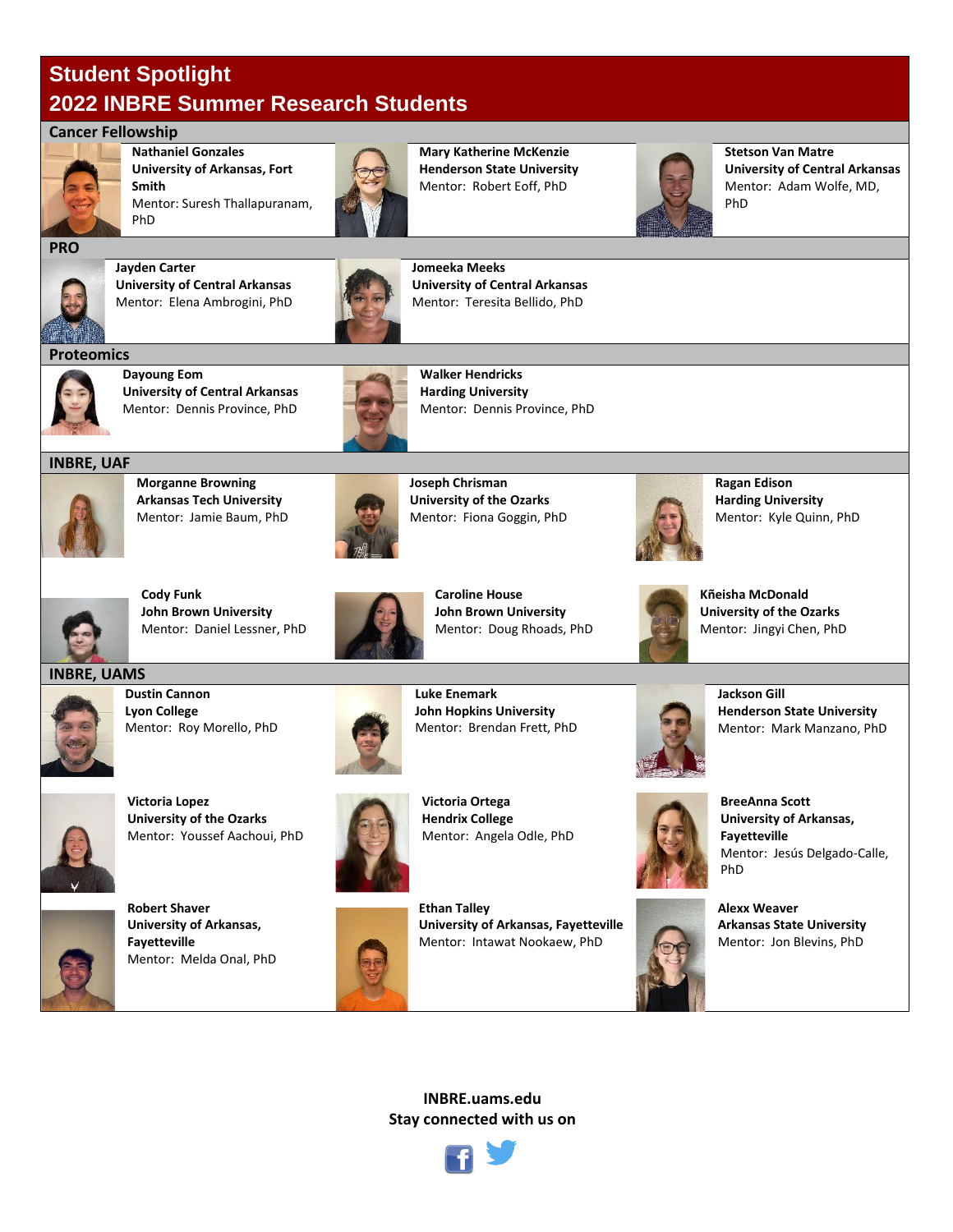Zubair M, Hamzah R, Griffin R, Ali N. *Identification and functional characterization of multiple inositol polyphosphate phosphatase1 (Minpp1) isoform-2 in exosomes with potential to modulate tumor microenvironment*. PLoS One. 2022 Mar 2;17(3):e0264451. doi: 10.1371/journal.pone.0264451. PMID: 35235602; PMCID: PMC8890658.

Choudhury R, Sharma AK, Paudel P, Wilson P, Pereira AB. *In situ generation of a Zwitterionic fluorescent probe for detection of human serum albumin protein*. Anal Biochem. 2022 Jun 1;646:114630. doi: 10.1016/j.ab.2022.114630. Epub 2022 Mar 4. PMID: 35248557; PMCID: PMC9018593.

Causey JL, Li K, Chen X, Dong W, Walker K, Qualls JA, Stubblefield J, Moore JH, Guan Y, Huang X. *Spatial Pyramid Pooling With 3D Convolution Improves Lung Cancer Detection*. IEEE/ACM Trans Comput Biol Bioinform. 2022 Mar-Apr;19(2):1165-1172. doi: 10.1109/TCBB.2020.3027744. Epub 2022 Apr 1. PMID: 32991288; PMCID: PMC9068281.

Zheng D, Yuan Y, Wang F. *Fragmentation Method for Computing Quantum Mechanics and Molecular Mechanics Gradients for Force Matching: Validation with Hydration Free Energy Predictions Using Adaptive Force Matching*. J Phys Chem A. 2022 Apr 28;126(16):2609-2617. doi: 10.1021/acs.jpca.2c01615. Epub 2022 Apr 14. PMID: 35420821; PMCID: PMC9059759.

Corken A, Ghosh SP, Du R, Boerma M, Ware J, Pathak R. *Platelet glycoprotein Ibα provides radiation protection*. Radiother Oncol. 2022 Feb;167:143-148. doi: 10.1016/j.radonc.2021.12.030. Epub 2021 Dec 28. PMID: 34971661; PMCID: PMC8934272.

Wiggins G, Thomas J, Rahmatallah Y, Deen C, Haynes A, Degon Z, Glazko G, Mukherjee A. *Common gene expression patterns are observed in rice roots during associations with plant growth-promoting bacteria, Herbaspirillum seropedicae and Azospirillum brasilense*. Sci Rep. 2022 May 25;12(1):8827. doi: 10.1038/s41598-022-12285-3. PMID: 35614083; PMCID: PMC9132972.

## #sharingnews

Nakita Lovelady, PhD, MPH, former INBRE Scholar, is one of nine Translational Research Institutes KL2 Scholars to receive an award that will provide 75% salary support and up to \$25K a year for research, tuition, travel and education for the next two years. Congratulations Dr. Lovelady!